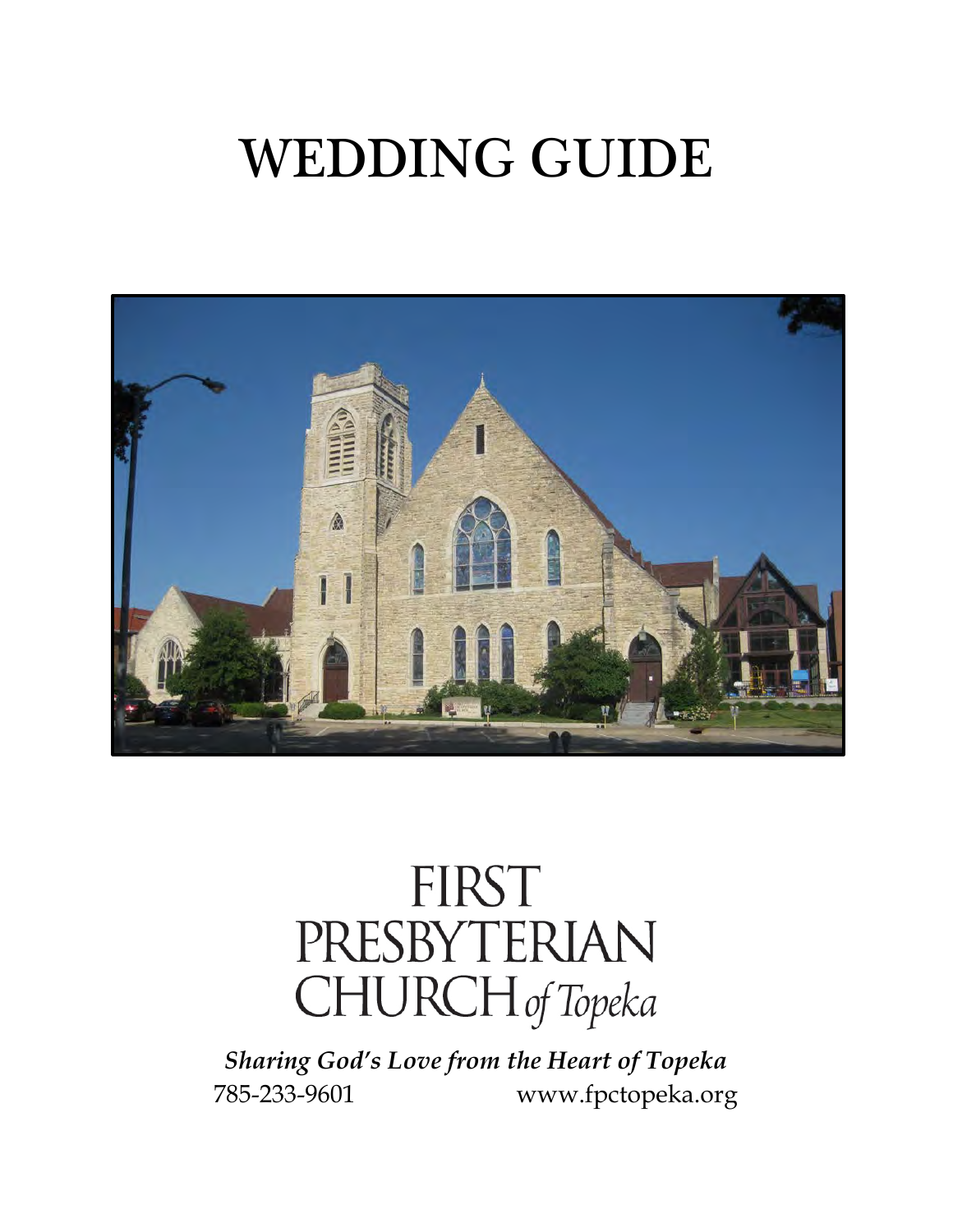



*This wedding booklet is dedicated in memory of Ruth Wood, former FPC Wedding Coordinator.*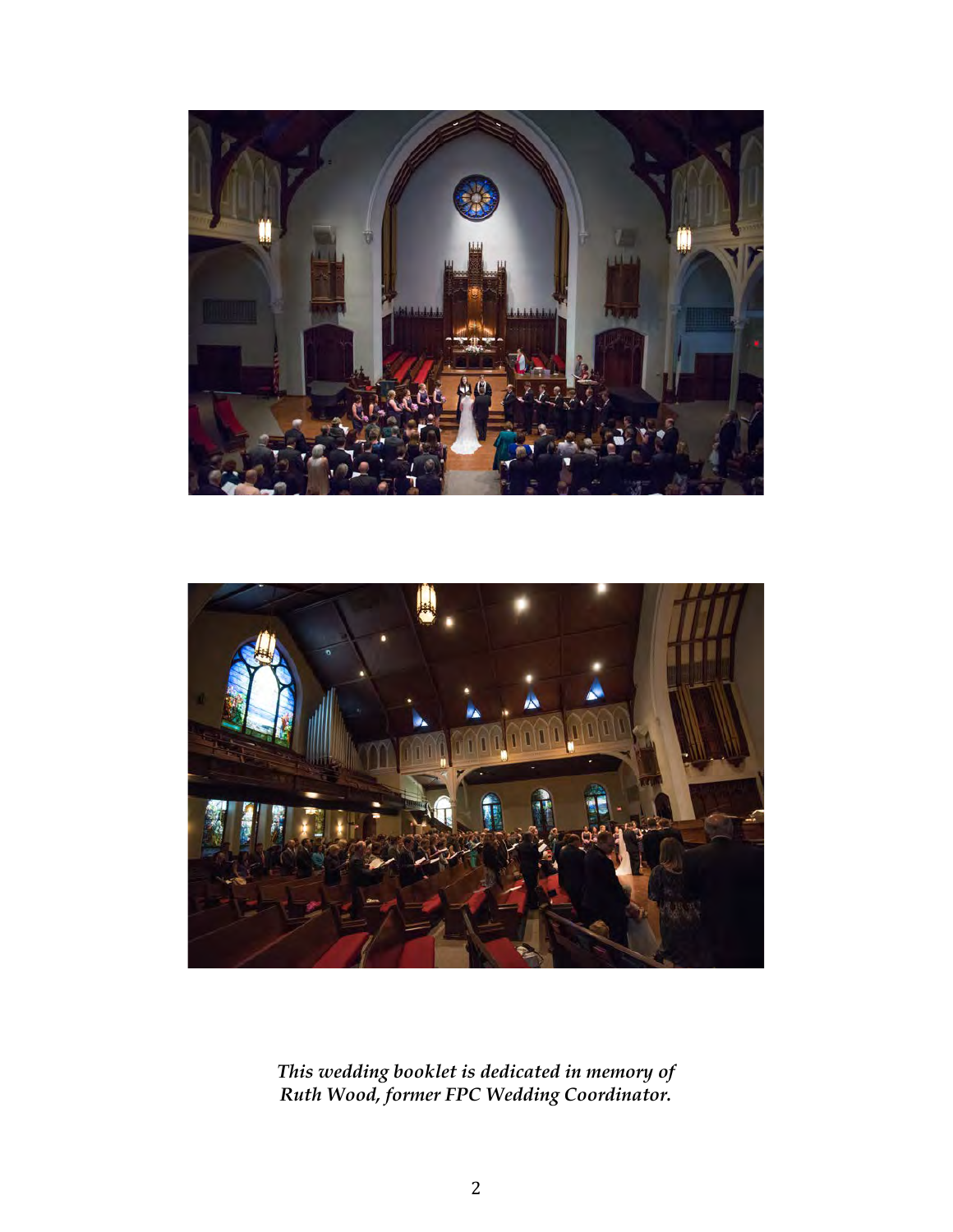#### **Welcome to First Presbyterian Church**

We are pleased that you are considering First Presbyterian Church (FPC) for your wedding ceremony. Our beautiful sanctuary, convenient location and competent staff will help make this special day one of the most memorable in your life together. This Wedding Guide provides necessary information for prospective brides and grooms and answers questions commonly asked by couples.

Weddings at FPC are foremost a Christian ceremony. As a worship service, your ceremony is a testament to your love and your faith before God, family and friends.

# **Planning Steps**

Members of FPC have priority in the choice of wedding dates. Member reservations may be scheduled eighteen months in advance. Non-member reservations may be scheduled twelve months in advance.

Contact the church office to check date availability. Please note our general policy usually excludes weddings on holiday weekends, Holy Week or on the same day as church programs/events.

Review the Wedding Guide and complete the Wedding Information Form (WIF – on pg. 11). Contact the church office (785-233-9601) or email the administrative assistant/pastor's secretary, Lori Hennessey [\(lhennessey@fpctopeka.org\)](mailto:lhennessey@fpctopeka.org), to schedule a meeting with the pastor and a tour of the church.

The purpose of the pastor meeting is to discuss and clarify the expectations of your wedding at FPC. After the first meeting and approval by the Session (governing board of the church), the wedding date can be officially placed on the church calendar. A non-refundable application fee is due at this time. (Refer to Fee Schedule on pg. 10).

Our FPC wedding coordinator, who will help you plan the details of your ceremony, will set up a time to meet with you. She will assist with the completion of the WIF. You are welcome to engage a wedding planner to work with our FPC wedding coordinator.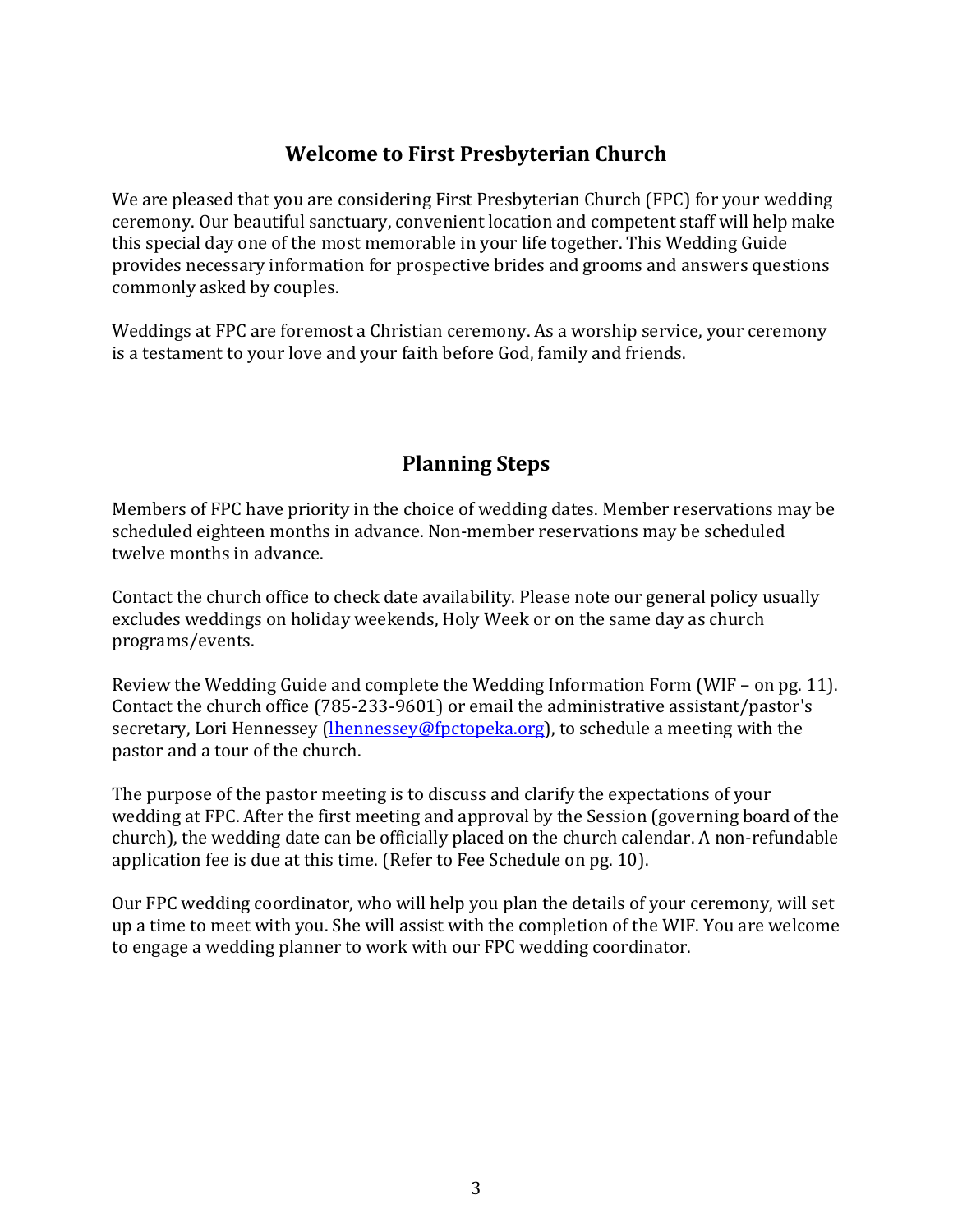### **Responsibilities of FPC Wedding Coordinator**

It is our pleasure to assist with the coordination of your wedding. To assure that the expectations of both the couple and the church are met we require that our FPC wedding coordinator be utilized. Her responsibilities are:

- 1. To review the Wedding Information Form (WIF) with the bridal couple.
- 2. To review expectations regarding accessory personnel (organist, custodian, sound technician, etc.) for the rehearsal and wedding.
- 3. To communicate what the church can provide in furnishings and equipment such as tables, extra candelabra, microphones, etc.
- 4. To notify the church office if the wedding couple wishes to leave the chancel flowers for Sunday worship. This allows for appropriate acknowledgement of the gift of your flowers in the worship bulletin.
- 5. To coordinate arrangements with the minister(s), organist, sound technician and custodian to ensure that the time schedule for the rehearsal and wedding service is communicated and followed.
- 6. To be of general assistance to the presiding minister and wedding party during the rehearsal and before, during and after the wedding.
- 7. To give direction and assistance to an outside wedding planner/coordinator if one is employed.
- 8. To assist in the timely and orderly progression of the wedding service.
- 9. To ensure the proper use of church facilities by the wedding party and their guests.
- 10. To be present and of assistance during all wedding receptions located at the church.

#### **Officiants**

Wedding ceremonies at FPC will be performed by the pastor or one of the ordained Presbyterian clergy related to this congregation. If you wish other clergy to participate in the ceremony, please discuss this with our pastor. The FPC pastor will direct the rehearsal, approve the order of service, music selections and allocation of shared pastoral responsibilities.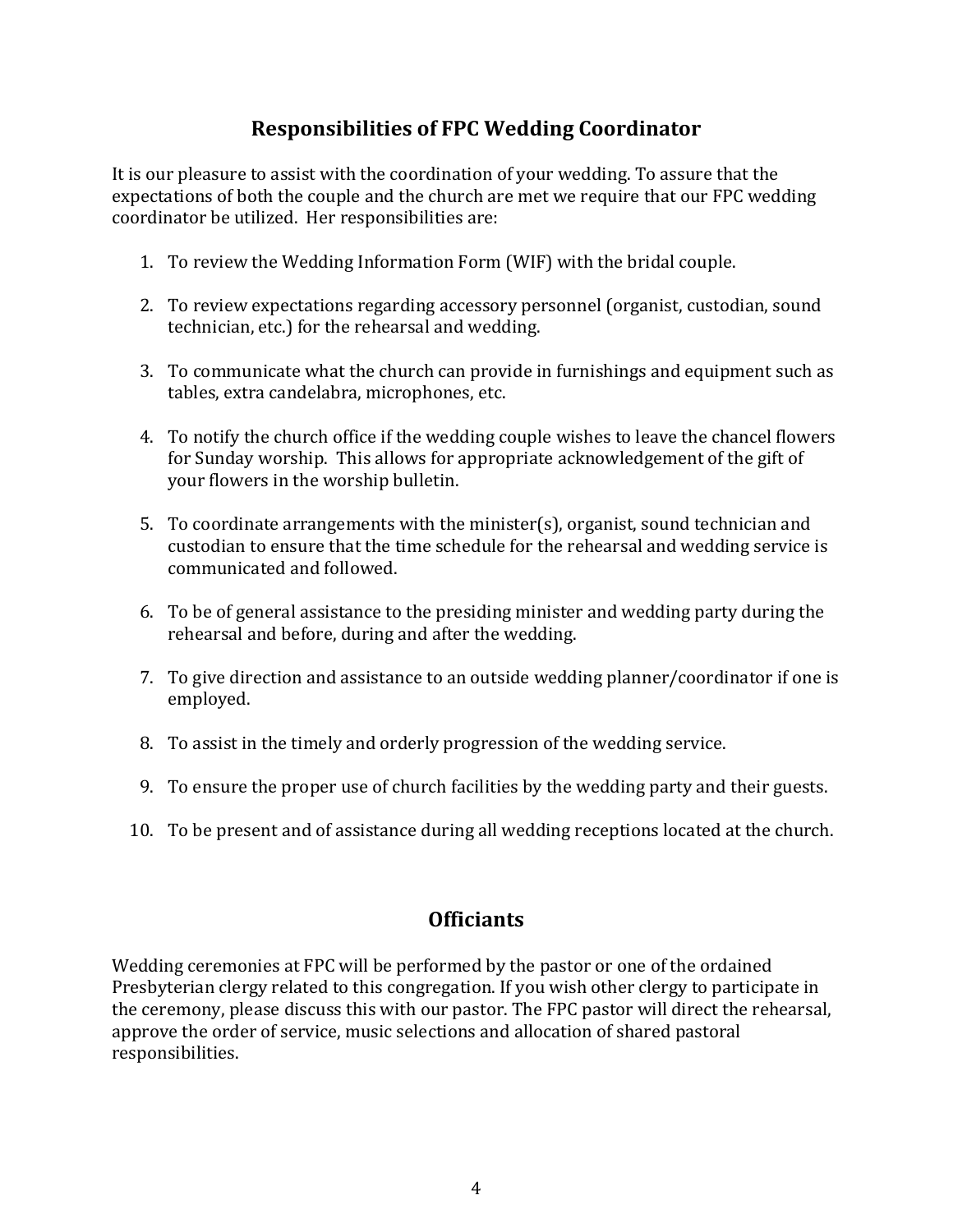#### **Premarital Counseling**

Pastoral counseling is required prior to your wedding. You may request either the FPC pastor or someone you and the officiant agree upon to perform your counseling.

#### **Obtaining a Marriage License**

A marriage license is required before the ceremony can be performed and should be presented to the pastor prior to the ceremony. In Topeka, applications can be made at the Clerk of the District Court, Shawnee County Court House, Room 209, 200 SE 7th Street, Topeka, KS 66603. The phone number is 785-251-5156. There is a three day waiting period; the license is valid for six months. The fee is \$85.50 and must be paid in cash. A valid photo ID and social security number for both bride and groom are required.

#### **Sanctuary and Chapel Seating**

The main floor of the sanctuary seats 500 persons. The chapel seats 70 persons comfortably.

#### **Decorations**

Please confer with the FPC wedding coordinator as you plan your decorations.

The center aisle in the sanctuary is 45 feet long. The center aisle of the chapel is 21 feet long.

Only silk petals may be dropped by the flower girl if an aisle runner is not used.

Bows and decorations on pews or other furnishings must be attached in a way that will not damage wood or other surfaces. Please avoid using tape.

Please do not use thumbtacks or nails as you decorate. Only oil burning candles provided by the church may be used. NO wax candles may be used in the sanctuary or chapel with the exception of a unity candle arrangement.

Removal of all decorations must begin immediately following the ceremony. Decorations left will be discarded. If you wish to leave chancel flowers for the Sunday worship service, please advise the FPC wedding coordinator. Again, this will allow appropriate acknowledgment of your gift in the church bulletin.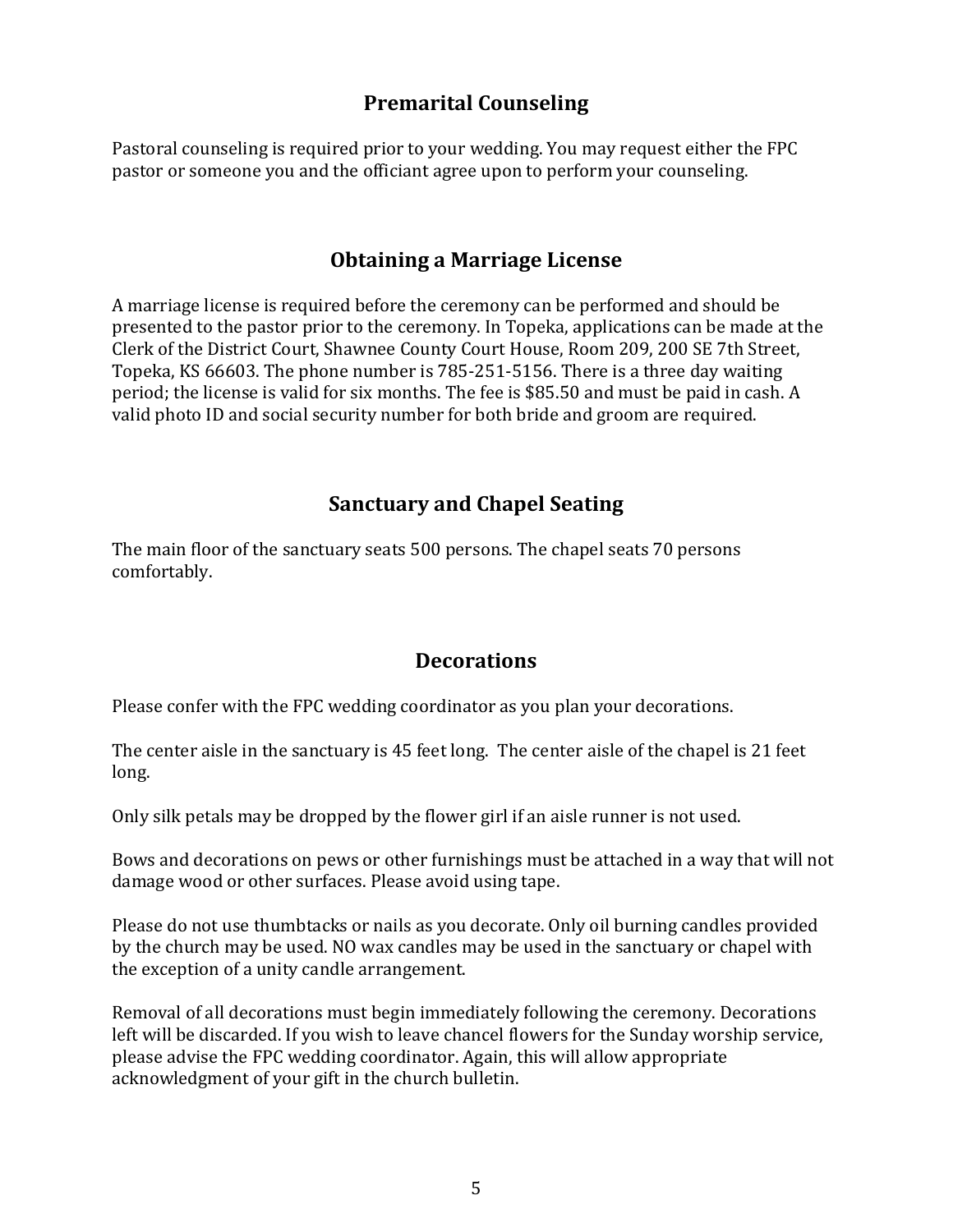# **Photographer/Videographer Guidelines**

Wedding pictures are an important part of the ceremony. Flash photography may not be used during the ceremony. The balcony and choir loft can be used for photography and videography. The sanctuary sound system has video capability. This includes two stationary cameras. Refer to the Fee Schedule for this service (pg. 10). Pre-ceremony photography must be completed one hour prior to the ceremony. Post-ceremony photography within the church must be completed one hour after the event.

#### **Music**

Music appropriate for a wedding ceremony should be selected in consultation with the organist, who is a valuable resource. She will also be present for the wedding rehearsal and will rehearse with your soloist(s) or other musicians.

A suggested list of wedding music selections is shown below. You are free to choose music that is not on this list. However, other choices must be discussed with the pastor and organist. If the organist does not have music you prefer, you can purchase it after it has been approved.

Offered below are places in the ceremony where you might wish to have music. Suggestions for music at those times are as follows:

- Prelude (about 20 minutes) Various selections
- Seating of mothers/grandmothers Jesu, Joy of Man's Desiring
- Processional music for bridesmaids Canon in D
- Processional music for the bride Trumpet Voluntary
- Hymn Praise to the Lord, the Almighty
- Solo The Lord's Prayer
- Lighting of the Unity Candle When Love Is Found
- Recessional Allegro Maestoso

Wedding Music Selections:

- Air from Suite No. 3 J.S. Bach
- Air (from Water Music) George F. Handel
- Allegro Maestoso (from Water Music) George F. Handel
- Arioso (Air on the G String) J.S. Bach
- Bourree (from Water Music) George F. Handel
- Bridal Chorus Richard Wagner
- Canon in D Johann Pachelbel
- Coro (from Water Music) George F. Handel
- Finale (from Fireworks Music) George F. Handel
- Jesu, Joy of Man's Desiring J.S. Bach
- Largo (from Xerxes) George F. Handel
- Now Thank We All Our God Sigfrid Karg-Elert
- Ode to Joy Ludwig van Beethoven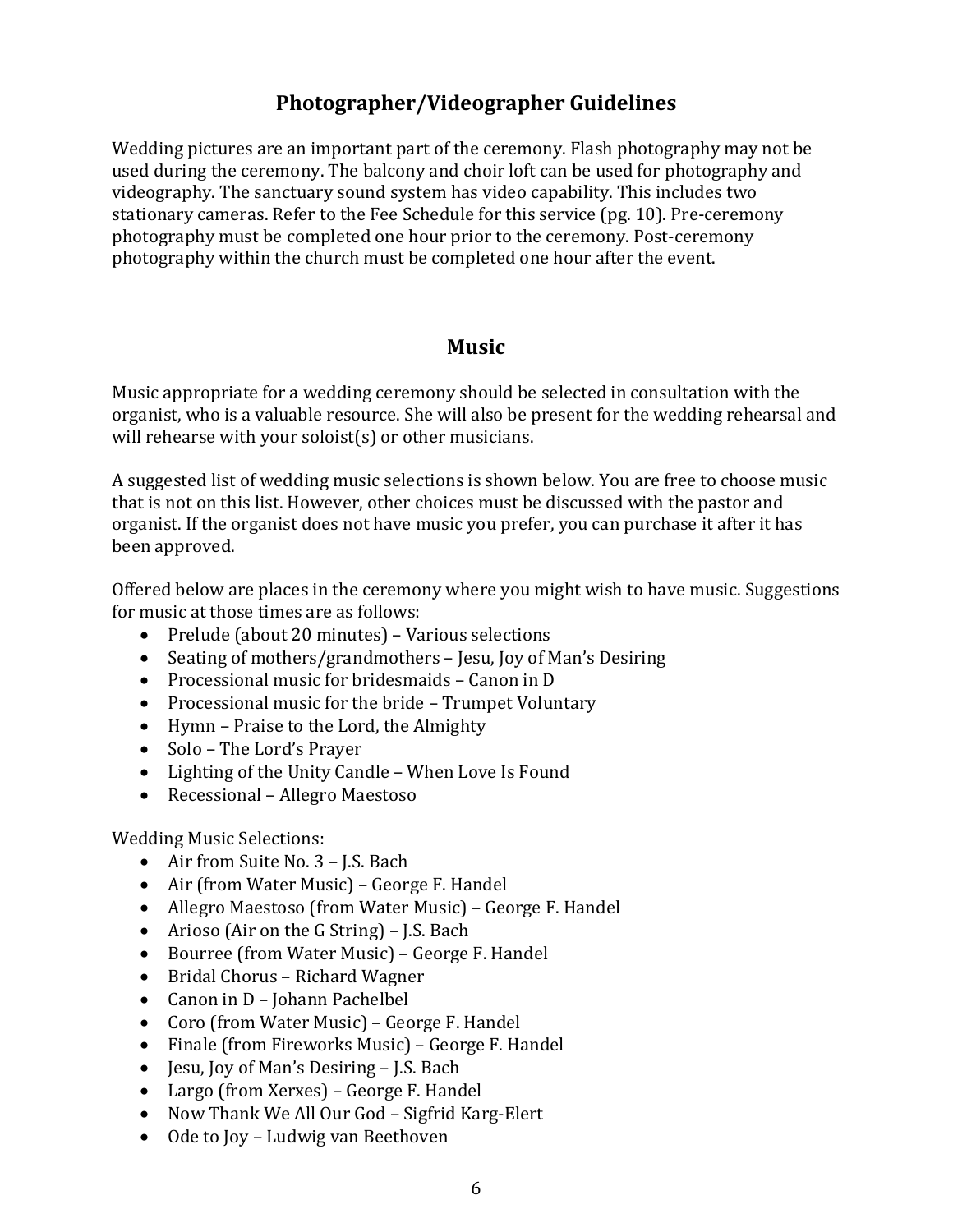- Prelude from Te Deum Marc-Antoine Charpentier
- Psalm 19 Benedetto Marcello
- Rigaudon Andre Compra
- Rondeau Jean-Joseph Mouret
- Sheep May Safely Graze J.S. Bach
- Spring (from Four Seasons) Antonio Vivaldi
- Trumpet Tune and Air Henry Purcell
- Trumpet Voluntary Jeremiah Clarke
- Wedding March Felix Mendelssohn

# **Use of Worship Facilities**

The following information and guidelines will help in planning the details of your ceremony, ensure that the worship facilities are appropriately utilized and respected, and will preserve the beauty, dignity and atmosphere of reverence which should surround a wedding worship service.

The center aisle in the sanctuary is 45 feet long and the center aisle of the chapel is 21 feet. For safety, we recommend an aisle runner be placed only on carpeted surfaces.

The Bride's Room is available in the south hallway between the sanctuary and the chapel where the bride and her attendants may dress, do makeup and hair and have a private place to wait while guests arrive before the wedding begins. There are other rooms that may be utilized by the groom and groomsmen for dressing and waiting for the wedding to begin. The church cannot be responsible for the safety of personal items belonging to the wedding party. We ask that these items be given to someone or locked in your cars or limousine for safekeeping before the service begins.

All personal items should be removed immediately after the wedding to permit the church building to be readied for the next worship service and for the building to be locked.

Before the ceremony begins, the chapel may be used as a gathering place for those persons to be seated during the processional (parents, grandparents, significant others). This allows for the organization of the processional by the wedding coordinator(s).

The couple may request that a table be placed outside the Bride's Room or in the Harrison Street entry for gifts. Please designate a person to accept the gifts and remain at that table during the ceremony to provide security.

Rice, confetti, and birdseed may NOT be thrown on or near the church buildings. If desired, bubbles and natural flower petals may be used outside along the sidewalk and in parking areas. You must discuss options with the church wedding coordinator in advance of the wedding day.

No food or drink is allowed on the church premises unless the wedding reception is being held in the church.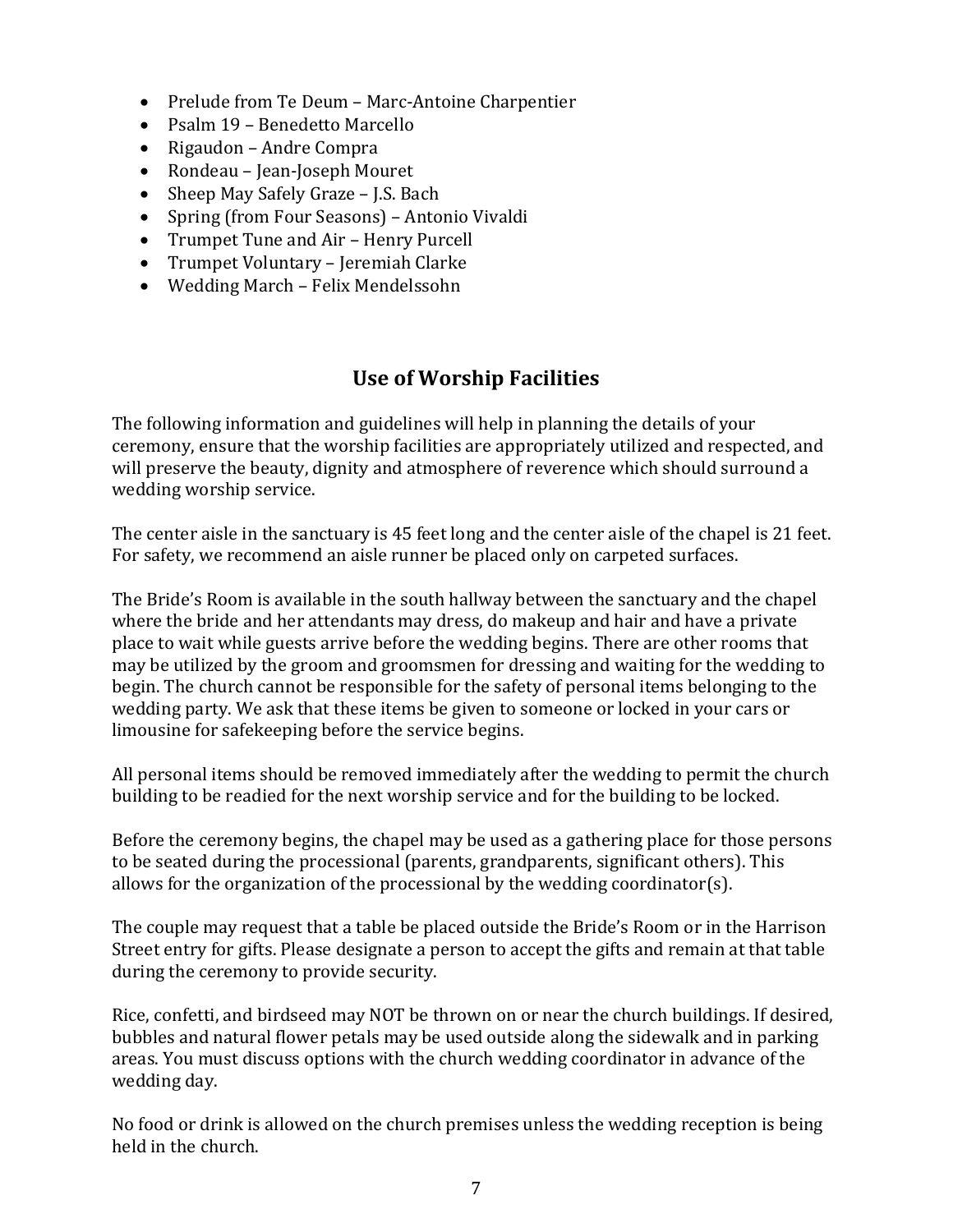Alcoholic beverages and drugs may NOT be used on the church premises at any time. No one under the influence of alcohol or drugs may take part in the rehearsal or wedding ceremony.

Smoking is permitted outside the church buildings only.

As spring weather can often be warm, please be aware that the air conditioning may not yet be in use. Wedding attire is often warm and heavy. We recommend that all members of the wedding party consume plenty of water prior to the wedding. Consider providing bottled water for your wedding party.

The south Harrison Street entrance is used for guests attending the ceremony. The number of guests will determine if both the north and south Harrison Street doors should be used. If there is inclement weather the church wedding coordinator will determine the most efficient way for guests to enter the church.

Disability access to the church is on the north side of the facility via a ramp into the east doors of Disciples Hall. All other guests should use the Harrison Street entry. The guest book(s) and ushered seating are done inside this entry.

Prior arrangements must be made with the church wedding coordinator to schedule times for the church doors to be unlocked for arrival of the florist, photographer, videographer, guest musicians and others to decorate, set up equipment etc.

If a reception is desired in the church, the bridal couple shall contact the pastor's secretary in order to make arrangements for the custodian and the church wedding coordinator to participate as necessary. Disciples Hall and Willard Hall may be used for receptions.

# **Parking and Handicap Access**

The north parking lot on 8th and Harrison Street allows for easy access to the sanctuary, chapel and the Bride's Room. It also provides handicap ramp access.

There is additional angle parking available on Harrison Street.

The parking lot south of the church belongs to the Dillon House and is not available for the wedding party or guests.

Parking for limousines, buses or other special vehicles may be discussed with the wedding coordinator prior to the wedding.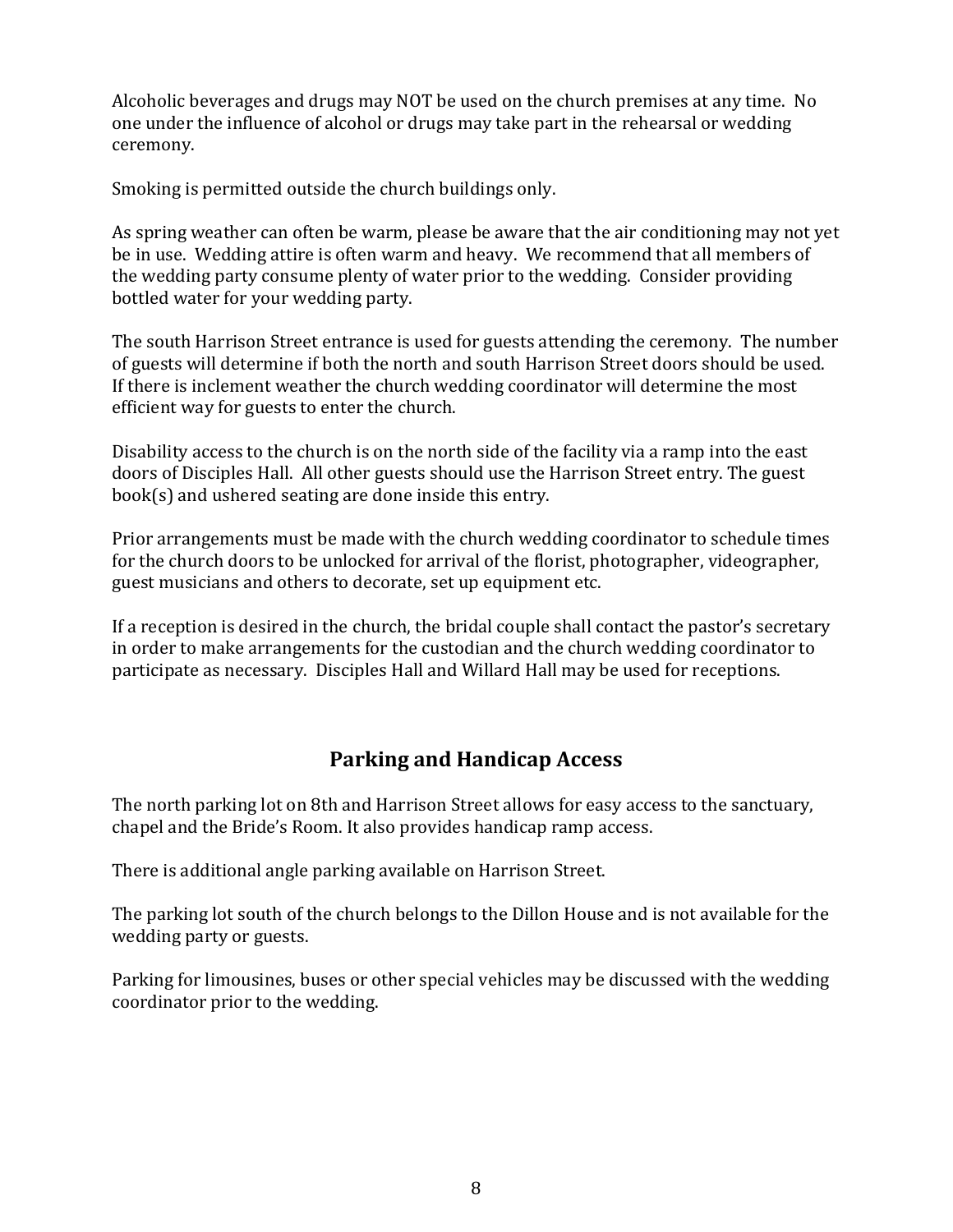### **Suggestions and Rehearsal Notes**

The church wedding coordinator(s) will instruct the wedding party regarding processional and recessional procedure, wedding etiquette, promptness and instructions for usher seating.

One usher is needed for every 50 guests. Groomsmen may also be used as ushers. Make that decision before or during the rehearsal. Please have two persons assigned to pin boutonnieres and corsages.

Placing a guest book at each of the two Harrison Street doors (if you choose to have them both open) allows guests to move into the sanctuary quickly for ushered seating and avoids lines waiting to sign a guest book. Guests may also sign the book at the reception.

All persons to be seated during the processional (parents, grandparents, significant others) should gather in the chapel 20-25 minutes before the ceremony begins to allow the coordination of the processional.

Bridesmaids should walk slowly down the aisle. When the first bridesmaid reaches the halfway point of the center aisle, the second bridesmaid will begin to process.

If musicians other than the organist are used, they must be instructed to make eye contact with the church wedding coordinator who signals the organist to change music according to the wedding program.

It is the responsibility of the bride and groom to designate  $person(s)$  to clear the dressing areas of water bottles and personal items. This is not a function of the wedding coordinator. The church will be locked immediately following post-ceremony photography.

Any food found in the kitchen area of the Youth Lounge is not for wedding party consumption.



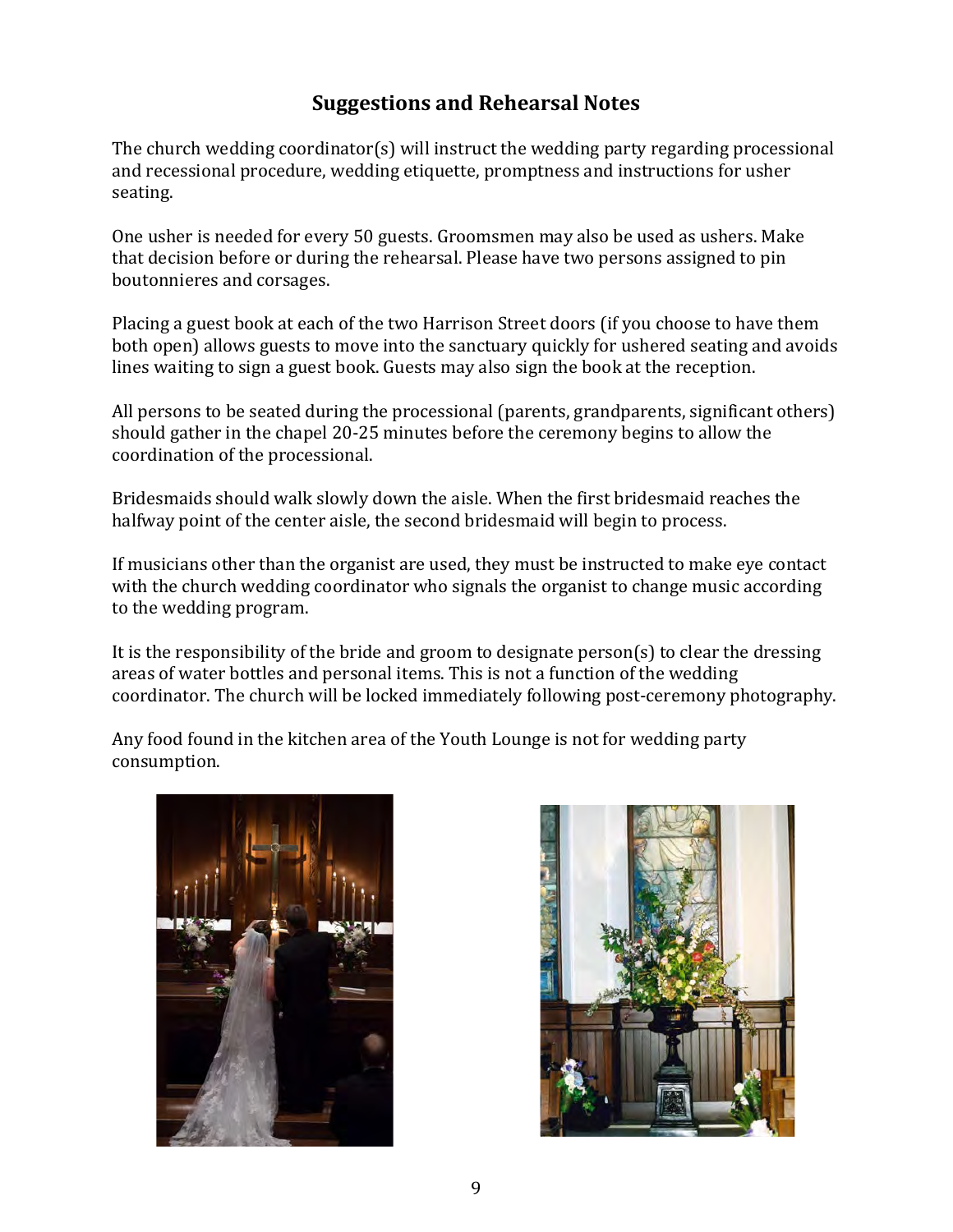#### **Wedding Fee Schedule**

A member, for purposes of this fee schedule, is defined as follows: (1) either the bride or groom is on the active roll of the church, or (2) either the bride's or groom's parent(s), guardian(s), or grandparent(s) is/are on the active roll of FPC.

| <b>SERVICE</b>                                                                                                                                                                                                                                                  | <b>MEMBER</b>  | <b>NON-MEMBER</b>  |
|-----------------------------------------------------------------------------------------------------------------------------------------------------------------------------------------------------------------------------------------------------------------|----------------|--------------------|
| <b>Application Fee (non-refundable)</b>                                                                                                                                                                                                                         | \$100          | \$100              |
| <b>Facilities Rental</b><br><b>Chapel</b><br>Sanctuary<br>(Includes use of church candelabra and candles -<br>one set for chancel, one floor set, one unity candle set)                                                                                         | None<br>None   | \$1,500<br>\$2,000 |
| <b>Music</b><br><b>Organist</b> (includes Wedding Rehearsal)<br>(Extra rehearsals with soloists/instrumentalists<br>will be billed at \$50/hr)<br><b>Bench Fee (if not using the FPC organist)</b>                                                              | \$250<br>\$100 | \$250<br>\$100     |
| <b>Soloist</b> (if provided by church) - one song<br>two songs                                                                                                                                                                                                  | \$75<br>\$100  | \$75<br>\$100      |
| <b>FPC Wedding Coordinator (required)</b><br>Wedding<br><b>Reception</b> (at church)<br>(Bride may employ her own wedding coordinator<br>in addition to the FPC coordinator. An outside<br>coordinator will work directly with the<br>FPC wedding coordinator.) | \$175<br>\$75  | \$175<br>\$75      |
| Custodian<br><b>Wedding only</b><br>Reception<br>(Includes 3 hours - additional time required<br>will be billed at \$15/hr)                                                                                                                                     | \$75<br>\$50   | \$75<br>\$50       |
| <b>Sound Technician</b> (includes wedding DVD)                                                                                                                                                                                                                  | \$100          | \$100              |
| Pastor's Honorarium (suggested)                                                                                                                                                                                                                                 | \$400          | \$400              |
| <b>Disciples Hall or Willard Hall (for reception)</b>                                                                                                                                                                                                           | None           | \$100              |

#### **A Service of Special Circumstance**

There are certain times when conditions warrant a more abbreviated event, such as urgent military deployment, renewal of vows, etc. If desired, and upon 30 day notice, a simple wedding with fewer than 30 guests, without rehearsal, organist or other musician, and not requiring participation by the church coordinator or custodians (no special flowers or candles, etc.) can be arranged in the Chapel or Sanctuary for a total facilities charge of \$100 for members and non-members. The fee covers the use of the facilities for this "walk-in wedding." The minister's honorarium is not included in the basic fee.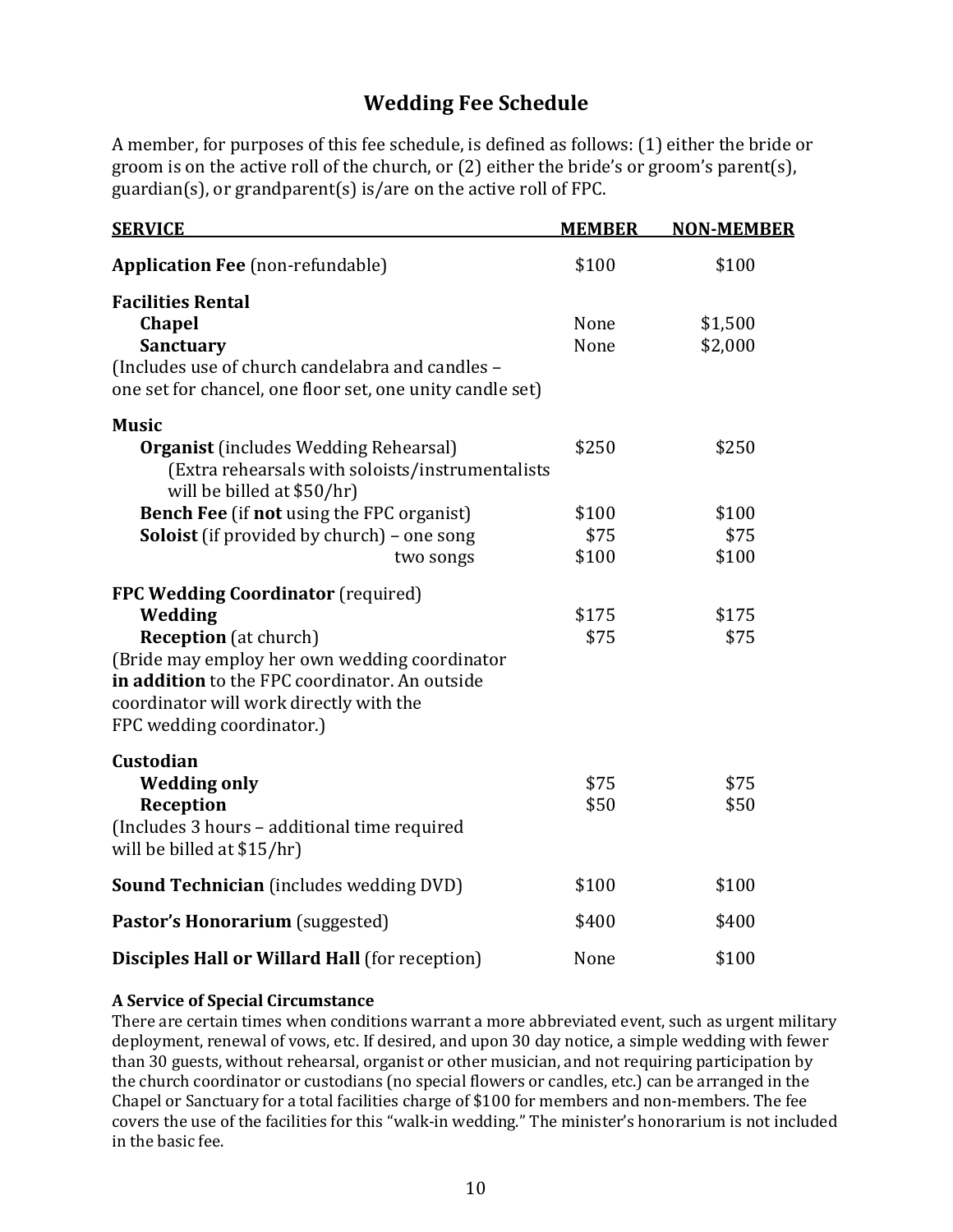# **Wedding Information Form (WIF)**

First Presbyterian Church 817 SW Harrison Street Topeka, KS 66612

**Please read Wedding Information Guide and Fee Schedule prior to filling out form. \* To be completed by Church**

| Wedding Date: _____________             |                                                   |  |
|-----------------------------------------|---------------------------------------------------|--|
|                                         | Please allow at least one hour for the rehearsal. |  |
|                                         | *Date Confirmed on Church Calendar: _____________ |  |
|                                         | Ceremony Location: Sanctuary ______ Chapel _____  |  |
| Number of Guests Expected: ____________ |                                                   |  |
| <b>Couple Information</b>               |                                                   |  |
|                                         |                                                   |  |
|                                         | Member: _______ Non-Member: _______               |  |
|                                         |                                                   |  |
|                                         |                                                   |  |
|                                         |                                                   |  |
|                                         |                                                   |  |
|                                         | Member: _______ Non-Member: _______               |  |
|                                         |                                                   |  |
|                                         |                                                   |  |
|                                         |                                                   |  |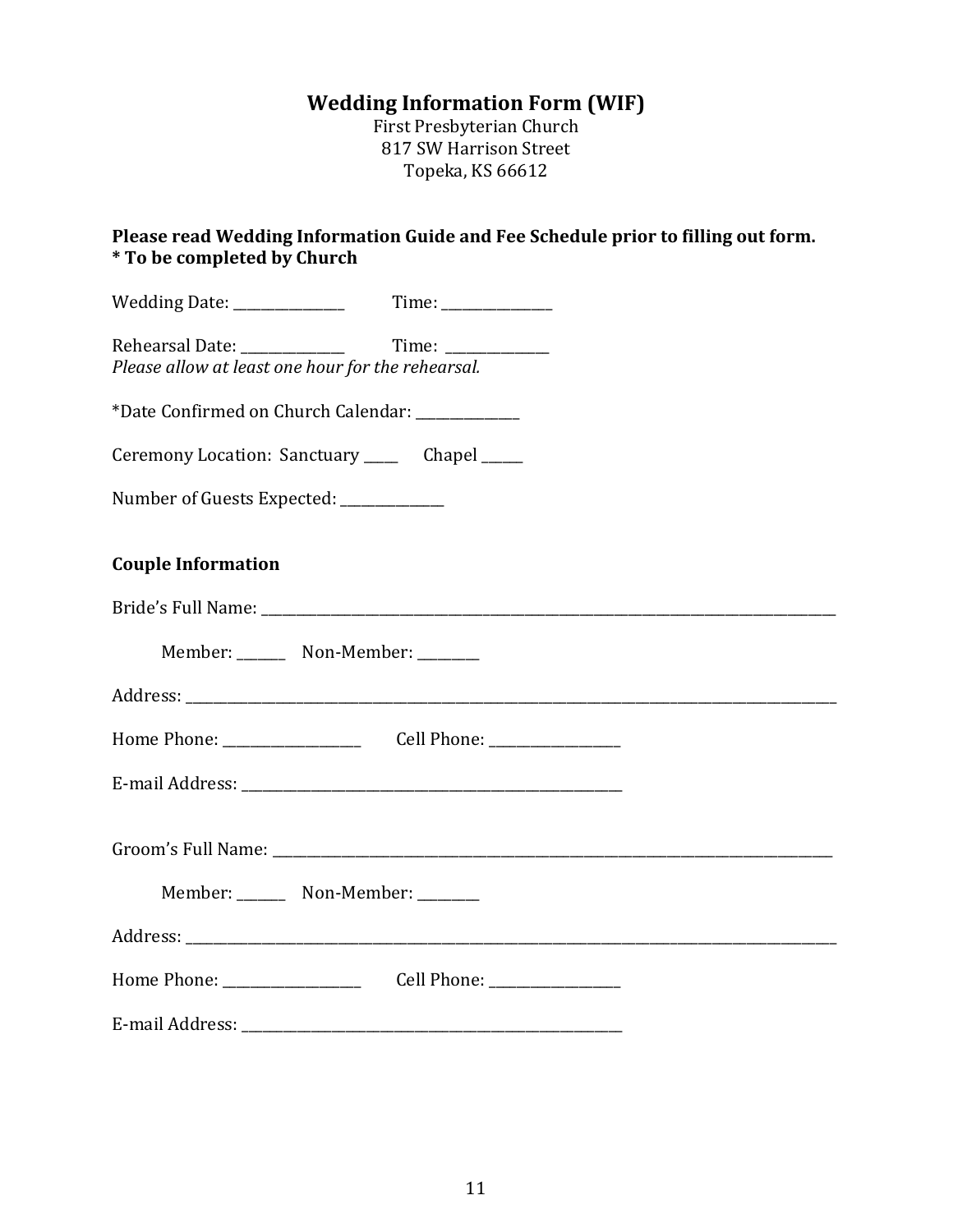| <b>Ceremony Participants</b>      |  |
|-----------------------------------|--|
|                                   |  |
|                                   |  |
|                                   |  |
|                                   |  |
|                                   |  |
| Other Musicians/Instrument/Phone: |  |
|                                   |  |
|                                   |  |
|                                   |  |
|                                   |  |
|                                   |  |
|                                   |  |
| <b>Ceremony Assistants</b>        |  |
|                                   |  |
|                                   |  |
|                                   |  |
|                                   |  |
|                                   |  |
| <b>Bridal Party</b>               |  |
|                                   |  |
|                                   |  |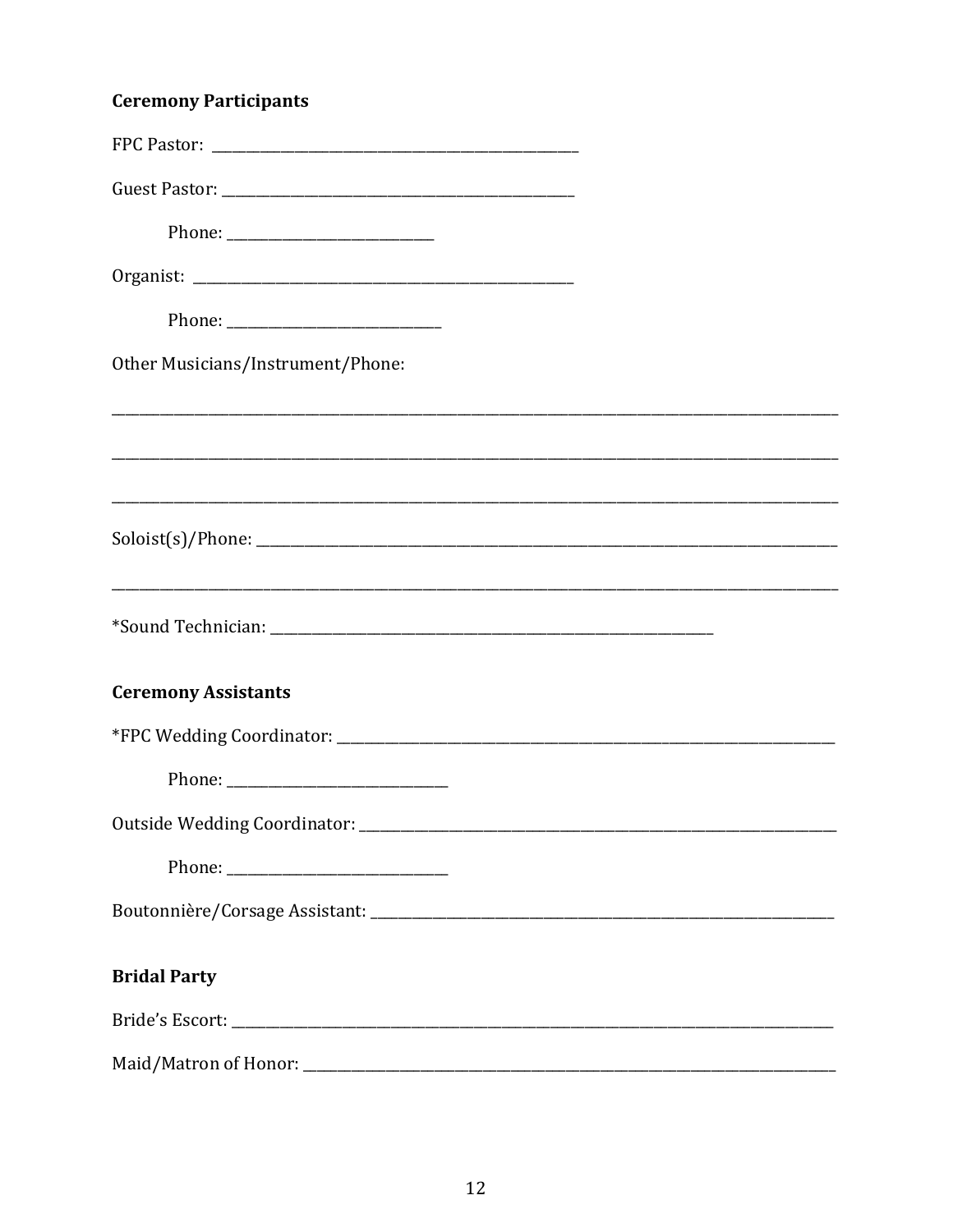| <u> 1990 - Johann Stoff, amerikan bestein besteht aus dem Berlingen aus dem Berlingen aus dem Berlingen aus der E</u> |  |
|-----------------------------------------------------------------------------------------------------------------------|--|
|                                                                                                                       |  |
|                                                                                                                       |  |
|                                                                                                                       |  |
|                                                                                                                       |  |
| <b>Bride's Parents</b>                                                                                                |  |
| Mother:                                                                                                               |  |
|                                                                                                                       |  |
|                                                                                                                       |  |
| <b>Groom's Parents</b>                                                                                                |  |
|                                                                                                                       |  |
|                                                                                                                       |  |
|                                                                                                                       |  |
|                                                                                                                       |  |
| Usher to seat Groom's Mother:                                                                                         |  |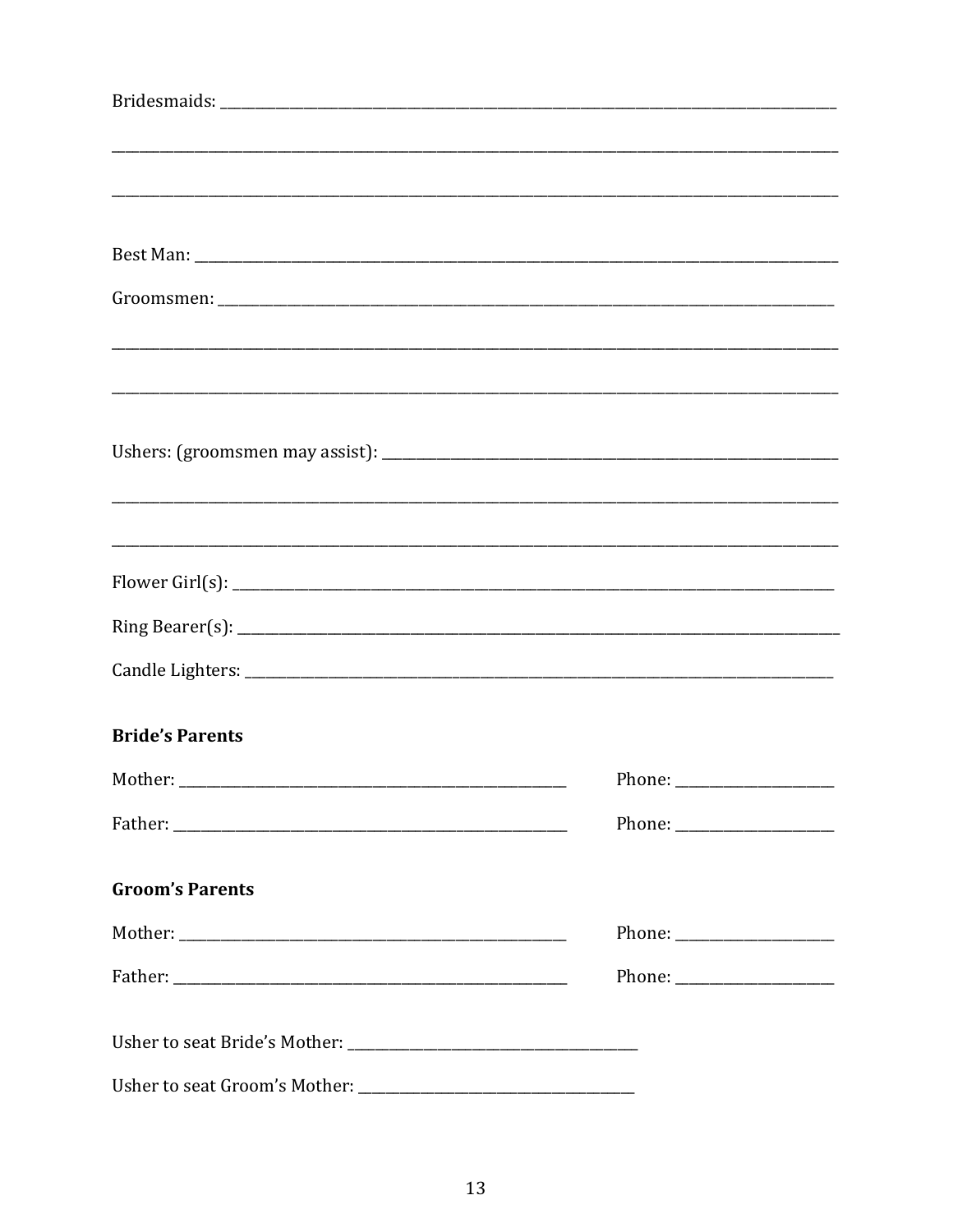| Groom's Grandmothers <b>contract to the Contract of Contract Contract of Contract Contract Contract Contract Contract Contract Contract Contract Contract Contract Contract Contract Contract Contract Contract Contract Contrac</b> |  |
|--------------------------------------------------------------------------------------------------------------------------------------------------------------------------------------------------------------------------------------|--|
|                                                                                                                                                                                                                                      |  |
| <u> 1980 - Johann Stoff, deutscher Stoffen und der Stoffen und der Stoffen und der Stoffen und der Stoffen und de</u><br><b>Wedding Vendors</b>                                                                                      |  |
|                                                                                                                                                                                                                                      |  |
|                                                                                                                                                                                                                                      |  |
|                                                                                                                                                                                                                                      |  |
|                                                                                                                                                                                                                                      |  |
|                                                                                                                                                                                                                                      |  |
|                                                                                                                                                                                                                                      |  |
| <b>Ceremony Supplies</b>                                                                                                                                                                                                             |  |
| Kneeling Bench: Yes _____ No ____                                                                                                                                                                                                    |  |
| Church Candelabra:<br>Chancel set: Yes _____ No ____<br>Floor Set: Yes _____ No ____<br>Unity Candle Set: Yes _____ No ____                                                                                                          |  |
| Stand for Guest Register(s): Yes _____ No _____ Number needed: 1 ____ 2 ____                                                                                                                                                         |  |
| Aisle Runner (provided by florist): Yes _____ No _____                                                                                                                                                                               |  |
| Video-recording (provided by church): Yes _____ No ____                                                                                                                                                                              |  |